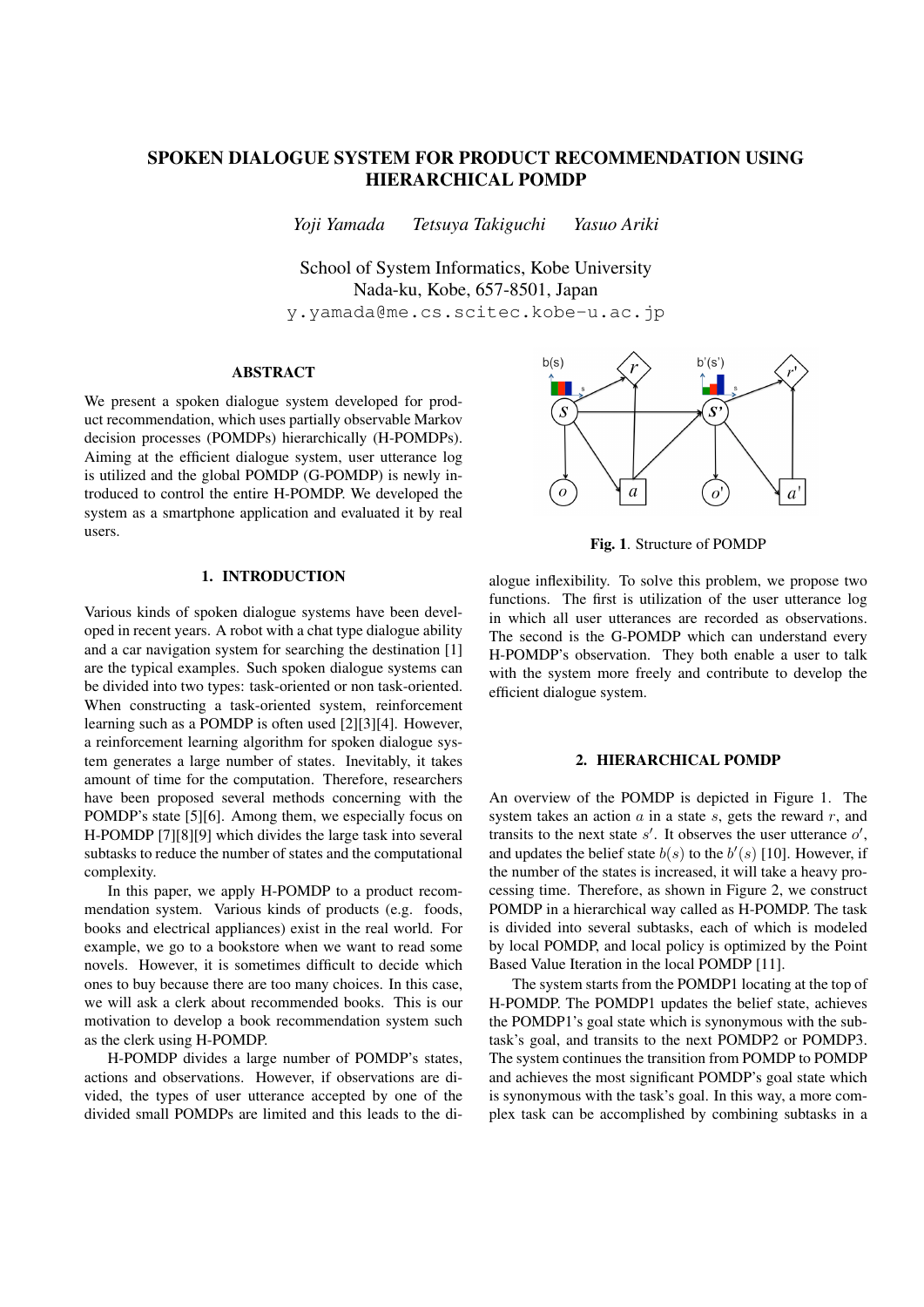

Fig. 2. Structure of H-POMDP

hierarchical way.

# 3. SPOKEN DIALOGUE SYSTEM FOR PRODUCT RECOMMENDATION

# 3.1. Concept of the product recommendation

We apply the H-POMDP to a spoken dialogue system for product recommendation. The product means articles such as books, CDs, and groceries. In this paper, we set a task of recommending books. As shown in Figure 3, books are classified into categories such as novels, magazines and textbooks. Furthermore, novels are classified into categories such as mystery novels and history novels. Additionally, it is often the case that the popular books depend on the reader's age. An user answer to the system's questions can narrow down such branching conditions. The system can estimate the user intention and eventually recommend one book.

### 3.2. Example of dialogue

An example of the dialogue is shown below.

Sys : What kind of book do you want? (POMDP1)

Usr : I want to read a novel.

Sys : What genre of novel do you want?(POMDP2)

- Usr : Mystery.
- Sys : How old are you? (POMDP5)
- Usr : Twenty two.
- Sys : I beg your pardon? (POMDP5)
- Usr : Twenty two.
- Sys : So, I recommend this book.

Table 1. List of POMDPs

| Depth <sub>0</sub> | POMDP1<br>s: novel, magazine, textbook<br>$a:$ confirm(ask the kinds of book),<br>transit to POMDP2 or POMDP3 or<br>POMDP4<br>o: novel, magazine, textbook                                                                                                                |  |
|--------------------|---------------------------------------------------------------------------------------------------------------------------------------------------------------------------------------------------------------------------------------------------------------------------|--|
| Depth 1            | POMDP <sub>2</sub><br>s: mystery, history<br>a: confirm(ask the genre of novel),<br>transit to POMDP5 or POMDP6<br>$o:$ mystery, history<br>POMDP3<br>s: fashion, travel<br>$a:$ confirm(ask the genre of magazine),<br>transit to POMDP7 or POMDP8<br>o: fashion, travel |  |
|                    | POMDP4<br>s: English, mathematics<br>$a:$ confirm(ask the subjects),<br>transit to POMDP9 or POMDP10<br>o: English, mathematics                                                                                                                                           |  |
| Depth <sub>2</sub> | POMDP5<br>s: teen, twenties, thirties<br>$a:$ confirm(ask the age),<br>recommend a book(teen or twenties<br>or thirties)<br>o: 10, 20, 30                                                                                                                                 |  |
|                    | POMDP10<br>s: middle school, high school, university<br>$a:$ confirm(ask the grade),<br>recommend a book(middle or high<br>or university)<br>o: middle, high, university                                                                                                  |  |

### 3.3. Application of H-POMDP

We apply H-POMDP to this task. First, as described in POMDP1's structure shown in Table 1, the states are *{*"novel", "magazine", "textbook"*}*, the observations are *{*"novel", "magazine", "textbook"*}*, the actions are *{*"confirm", "transit to POMDP2", "transit to POMDP3", "transit to POMDP4"*}*. The action "confirm" means the system utterance that requests the user utterance. For example, the system asks the user the type of books, and observes the user utterance "I want to read a novel". The POMDP1 updates the belief state and chooses the action "transit to the POMDP2". The system asks the user the genre of novel as an action in POMDP2.

Thus, applying the tree structure shown in Figure 3 to the H-POMDP, 10 POMDPs are created as shown in Table 1. If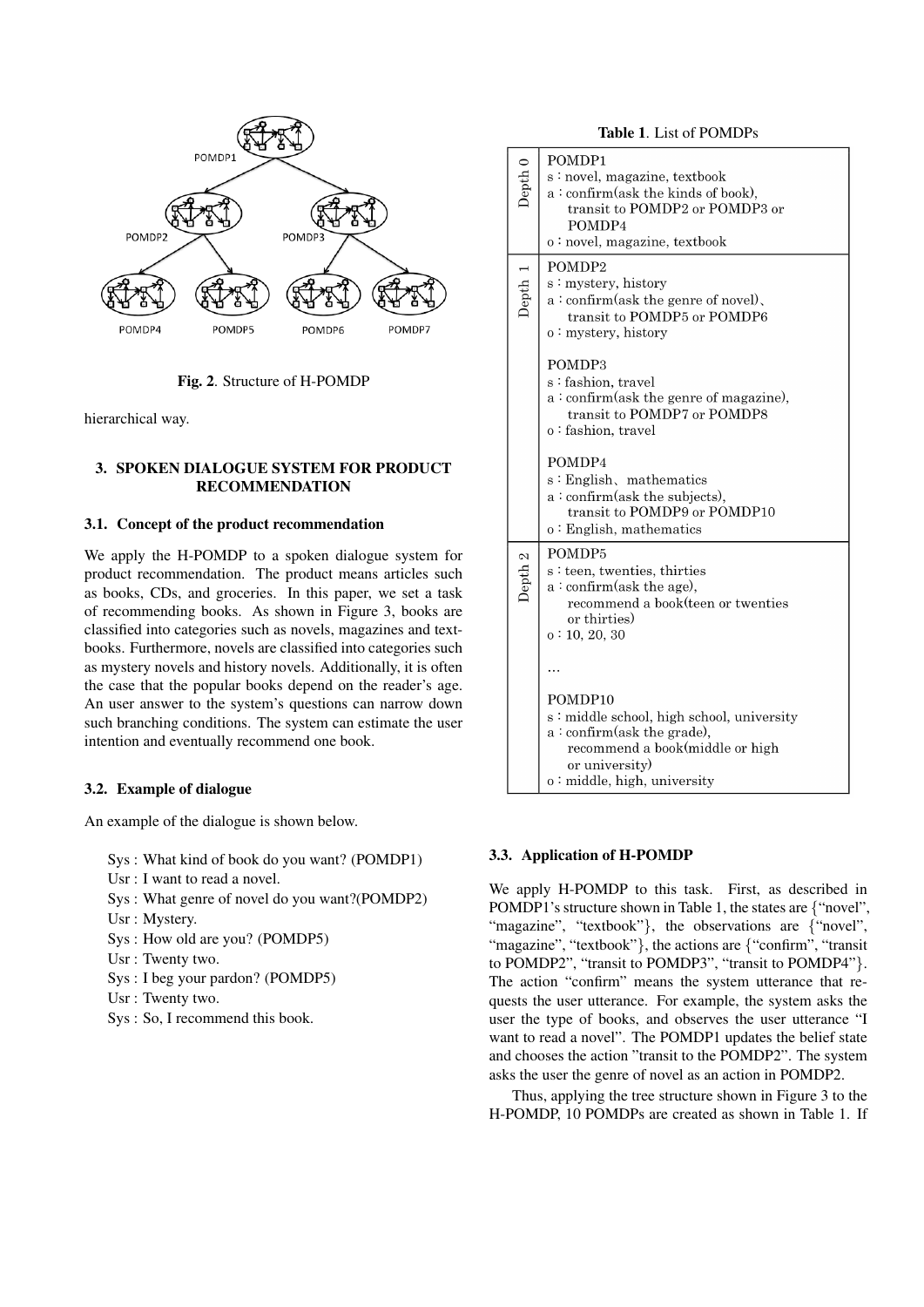

the action "recommend a book" is selected in a POMDP at the bottom depth, the system recommends the user a book and finishes the task.

#### 4. FLEXIBILITY OF THE USER UTTERANCE

There are problems in the H-POMDP. First, if the user says "I want to read mystery novel" in the POMDP1, the system ignores the observation "mystery" because it is not included in the POMDP1's observation. Second, once a POMDP transited to a lower POMDP, it can not transit to other POMDP at the same depth. To solve these problems, we propose the user utterance log function and the G-POMDP that can control the entire H-POMDP. They can both improve the user utterance flexibility and construct the efficient spoken dialogue system.

### 4.1. User utterance log function

The system maintains all user utterances  $\{o_1, o_2, ..., o_n\}$ . In n-th turn of the dialogue, the system checks utterances *{o*1*, o*2*, ..., o<sup>n</sup>−*<sup>1</sup>*}* before it performs the action *an*. If an expected user's response is included in the utterance log, the system chooses it as the observation  $o_n$  and updates the belief state without listening the n-th user utterance.

An example of this system is as follow:

Sys : What kind of book do you want? (POMDP1) Usr : I want to read a mystery novel. Sys : How old are you? (POMDP5)

- Usr : Twenty two.
- Sys : So, I recommend this book.

Even if the user has spoken the both words "mystery" and "novel" in POMDP1, an information "mystery" is not ignored but recorded in the utterance log, and used in POMDP2. The question "ask the genre" in POMDP2 is omitted and then the number of dialogues is reduced.

## 4.2. Global POMDP

To transit to a higher or lower POMDP more freely, we construct the special POMDP called G-POMDP to control the entire H-POMDP. The random variables of the G-POMDP are as follows:

*s ∈ S<sup>g</sup>* : *{*"POMDP1", "POMDP2", ... ,"POM-DP10"*}*  $a \in A_{a}$ : { "Confirm", "Transit to POMDP1", ..., "Transit to POMDP10"*} o ∈ O<sup>g</sup>* : *{*"Novel", "Magazine", ... , "University"*}*

The  $S_g$  includes every POMDP in H-POMDP, and the  $O_g$  includes all observations in H-POMDP. A G-POMDP's policy (global policy) is learned from these random variables.

A global policy selects an action  $(a_q)$  at each system's turn, and a local policy of H-POMDP also selects an action  $(a_h)$ . Therefore, these actions need to be compared to select more optimal one. To estimate the value of actions, we set the evaluation functions as below.

the value of  $a_q : w * k(n, a_q)$ the value of  $a_h$  :  $(1 - w) * k(n, a_h)$ 

*w* is a weight to adjust which policy needs to be focused  $(0 < w < 1)$ . When policy selects the action *a* at the present POMDPn, the evaluated value  $k(n, a)$  is given as shown in Table 2. In Table 2, the actions  $a_q$  and  $a_h$  are both aligned at the first row. Recommending a book in a POMDP at the bottom depth gets value 10. Transiting to the one lower level POMDP gets value 5. Transiting to other POMDP in the same level or two lower level POMDP gets value 1. Confirming gets value -1, and other actions gets value -10. Comparing these two evaluation functions for  $a_q$  and  $a_h$ , the action which gives a larger value is selected.

An example of this system is shown below.

Sys : What kind of book do you want? (POMDP1) Usr : I want to read a mystery. Sys : How old are you? (POMDP5) Usr : Twenty two. Sys : So, I recommend this book.

In first turn of the above dialogue,  $w = 0.7$ ,  $n = 1$ ,  $a<sub>q</sub>$  is transition to the POMDP5  $(k(1, a_g) = 1)$  and  $a_h$  is confirmation  $(k(1, a_h) = -1)$ . The value of  $a_g$  (0.7) is larger than the value of  $a_h$  (-0.3), and then  $a_g$  is selected. Therefore, even if the user does not utter the POMDP1's observation "novel", the system can transit to the lower POMDP.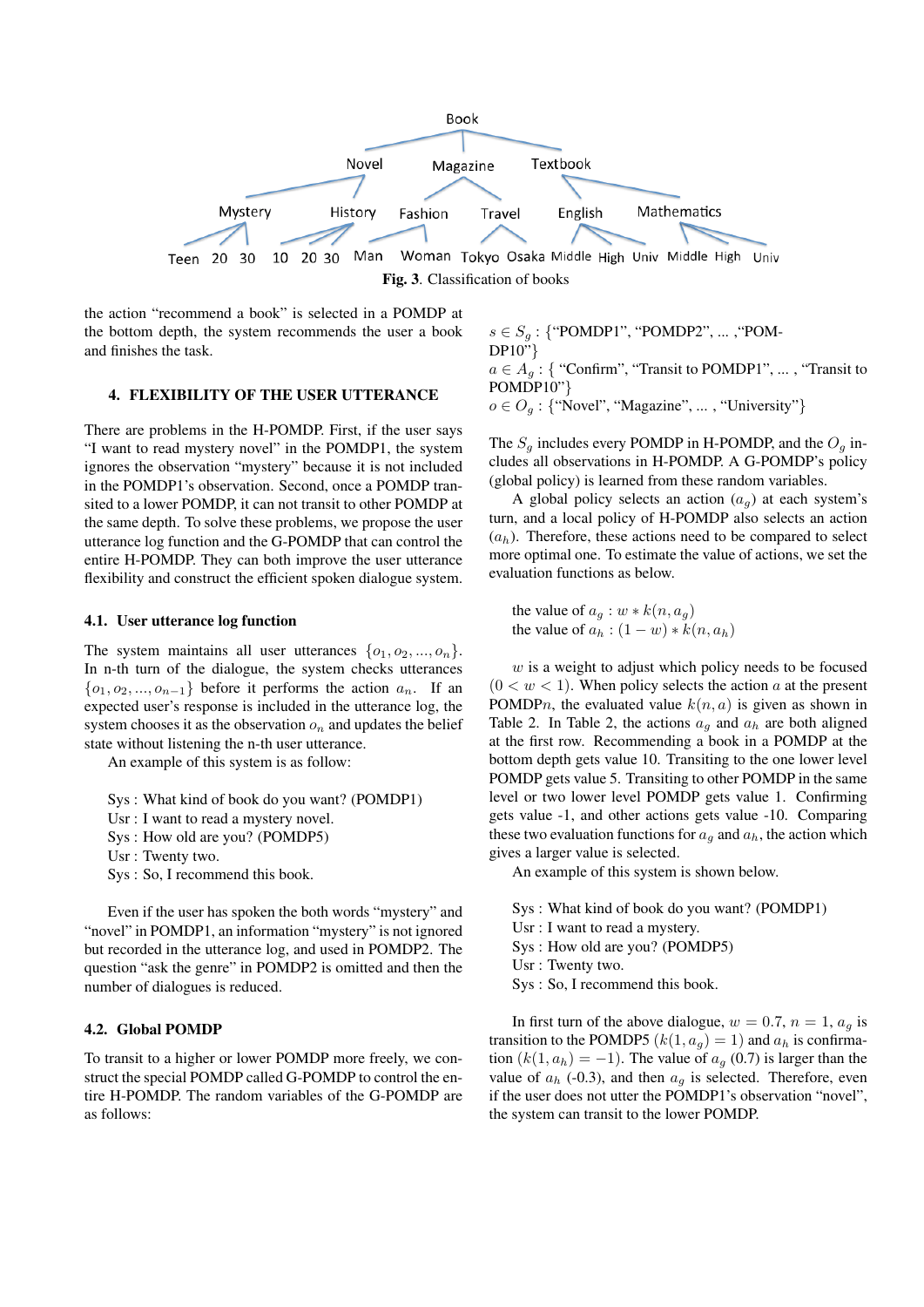| Current            | Action a          |       |          |       |                        |               |          |           |
|--------------------|-------------------|-------|----------|-------|------------------------|---------------|----------|-----------|
| POMDP <sub>n</sub> | Transit to POMDP1 | POM.2 | $\cdots$ | POM.5 | $\cdots$               | <b>POM.10</b> | Confirm  | Recommend |
| POMDP1             | -10               |       | $\cdots$ |       | $\cdots$               |               | $\sim$ 1 | $-10$     |
| POMDP <sub>2</sub> | $-10$             | $-10$ | $\cdots$ |       | $\cdots$               |               | -        | $-10$     |
|                    |                   |       |          |       | $\bullet$<br>$\bullet$ |               |          |           |
| POMDP9             | $-10$             | $-10$ | $\cdots$ | $-10$ | $\cdots$               |               | $\sim$ 1 | 10        |
| POMDP10            | -10               | $-10$ | $\cdots$ | -10   | $\cdots$               | -10           |          |           |
|                    |                   |       |          |       |                        |               |          |           |

Table 2. Evaluated values to each policy

# 5. EVALUATION OF SYSTEMS

### 5.1. Details of experiments

We implemented the proposed spoken dialogue systems as smartphone applications and evaluated it by 13 real users. The implemented systems are following four types:

```
Sys1:H-POMDP
Sys2:H-POMDP + user utterance log
Sys3:H-POMDP + G-POMDP(w = 0.3)Sys4:H-POMDP + G-POMDP(w = 0.7)
```
For comparison, the following three evaluations were carried out: task achievement rate TA, averaged number of answers in a dialogue AD, and system performance SP. SP is defined as follows:

 $SP = \frac{TA}{AD}$ *AD*

Experimental conditions are described below.

1. The user answers the system's question.

2. The user choses words described in Fig. 3

("I want to read novel", "English book")

3. If the system could not recommend a book

within 5 answers in a dialogue, the task failed.

## 5.2. Results of experiments

Experimental results are shown in Table 3. It indicates that the Sys4 performs well because the G-POMDP includes many kinds of observations, and it can deal with various user utterances. For example, some user firstly say "I want to go travel" or "I want to study English", but it does not include the POMDP1's observations such as "magazine" or "textbook". Therefore, the Sys4 can only observe the utterances such as "travel" or "English".

# 6. CONCLUSIONS

We proposed a spoken dialoge system for product recommendation by using H-POMDP. This system can make user's

|  | Table 3. Evaluation results of systems |  |  |
|--|----------------------------------------|--|--|
|--|----------------------------------------|--|--|

| <b>THOIC 0:</b> EITHRAID TOOMAG OF 975001119 |      |                                        |      |      |  |  |
|----------------------------------------------|------|----------------------------------------|------|------|--|--|
|                                              | Sys1 | $\vert$ Sys2 $\vert$ Sys3 $\vert$ Sys4 |      |      |  |  |
| <b>TA</b>                                    | 0.85 | 0.92                                   | 0.85 | 0.96 |  |  |
| AD                                           | 3.73 | 3.27                                   | 3.85 | 3.15 |  |  |
| <b>SP</b>                                    | 0.23 | 0.28                                   | 0.22 | 0.30 |  |  |

vague desire clean through dialogue, and recommend a product the user really wants. We showed the user utterance log and the G-POMDP can deal with the various observations and improve the system performance.

However, we have additional tasks to indicate the effectiveness of our method. First, clarifying differences between our proposed system and hidden information state model which uses partition of user state<sup>[5]</sup>. Second, comparing the computing cost between the H-POMDP and normal POMDP. We plan to conduct these experiment as a future work.

Besides, we plan to set a large number of POMDPs in parallel, and optimize the transitions from POMDP to POMDP by the book data [12].

### 7. REFERENCES

- [1] Tetsuya Takiguchi Yasuhide Kishimoto and Yasuo Ariki, "Spoken dialogue manager in car navigation system using partially observable markov decision processes with hierarchical reinforcement learning," in *Institute of Electronics Information and Communication Engineers*, 2010, vol. 110, pp. 49–54.
- [2] Yasuhiro Minami, "Dialogue control using partially observable markov decision process," in *Acoustical Society of Japan*, 2011, vol. 67, pp. 482–487.
- [3] Jason D. Williams and Steve Young, "Partially observable markov decision processes for spoken dialog systems," in *Computer Speech and Language*, 2007, vol. 21, pp. 393–422.
- [4] Koichiro Yoshino and Tatsuya Kawahara, "Information navigation system based on pomdp that tracks user focus," in *SIGdial*, 2014, pp. 32–40.
- [5] Simon Keizer Francois Mairesse Jost Schatzmann Blaise Thomson Steve Young, Milica Gasic and Kai